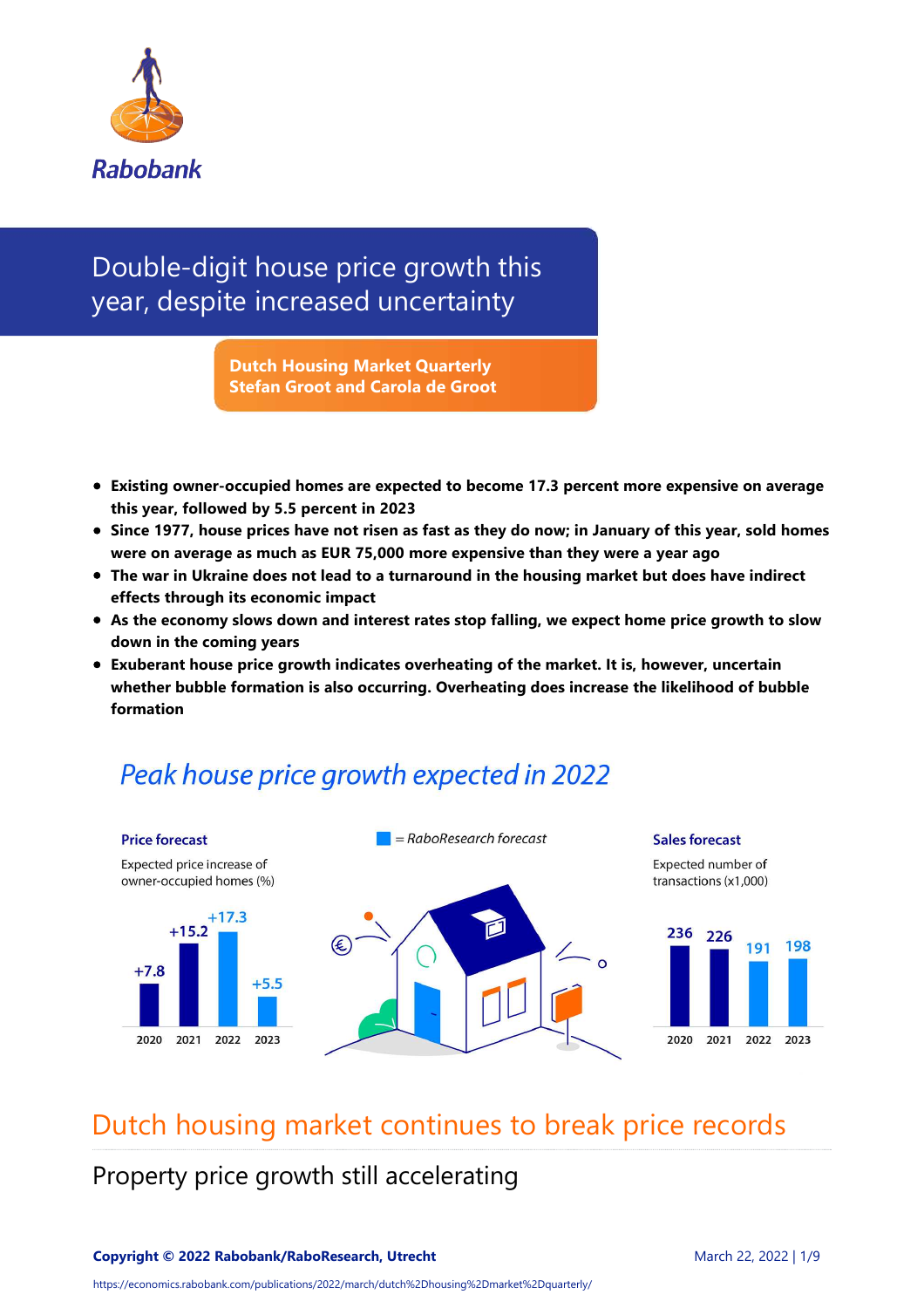Never before have house prices risen so fast. In January 2022, the Statistics Netherlands (CBS) price index of existing owner‐occupied homes was no less than 21.1 percent higher than in the same month one year earlier (Figure 1). This far surpassed the previous record, from February 2000. At that time, house prices grew by 20.1 percent on an annual basis. On a monthly basis, the increase of 3.1 percent was the highest that CBS has measured since the introduction of the price index in 1995.

Thus, although real estate agents have been reporting a declining [number of viewings](https://www.ad.nl/wonen/steeds-kleinere-groep-huizenkopers-betaalt-de-hoofdprijs-sprake-van-opjutgedrag~a314609b/) (in Dutch only) for some time, property prices continue to rise inexorably. In euros, an average sold home became an estimated EUR 75,000 more expensive between January 2021 and January 2022 (see Figure 2). The previous record – EUR 28,000 price increase in one year, also established in 2000 – was broken just over a year ago. So it has taken twenty years to match the record set in 2000, and then just one more year for it to nearly triple. This illustrates the current market frenzy, with homes rapidly becoming unaffordable for households that do not already own a home.









### House price growth expected to slow down this year

Despite the high house price growth of recent months, we expect growth to gradually slow down later this year. The economy is growing less exuberantly than in recent years and capital market interest rates have not been falling for some time. Because unemployment is low and the housing market remains very tight, there remains upward pressure on house prices.

For 2022, we forecast an average house price growth of 17.3 percent, and for 2023 a growth of 5.5 percent. The high house price growth since our previous forecast has led to a substantial adjustment compared to our [previous Quarterly Report](https://economics.rabobank.com/publications/2021/december/price-growth-hit-its-peak-but-dutch-housing-market-is-far-from-cooling-down/). In that report we still assumed an average house price growth of 12.4 percent in 2022.

#### **Strong momentum dominates housing market developments**

The strong momentum of the market, where demand far exceeds, continues to dominate the picture this year. The high price growth in recent months also contributes through spillovers to a higher growth rate for the entire year 2022. Even if prices would not continue to rise for the rest of 2022 but would remain at January levels, the average house price would still be 10.9 percent higher this year than in 2021. Moreover, price growth accelerated recently, so a higher average annual growth rate can be expected. There are, however, a number of factors that could depress house price growth (over time), although uncertainty is high in some areas.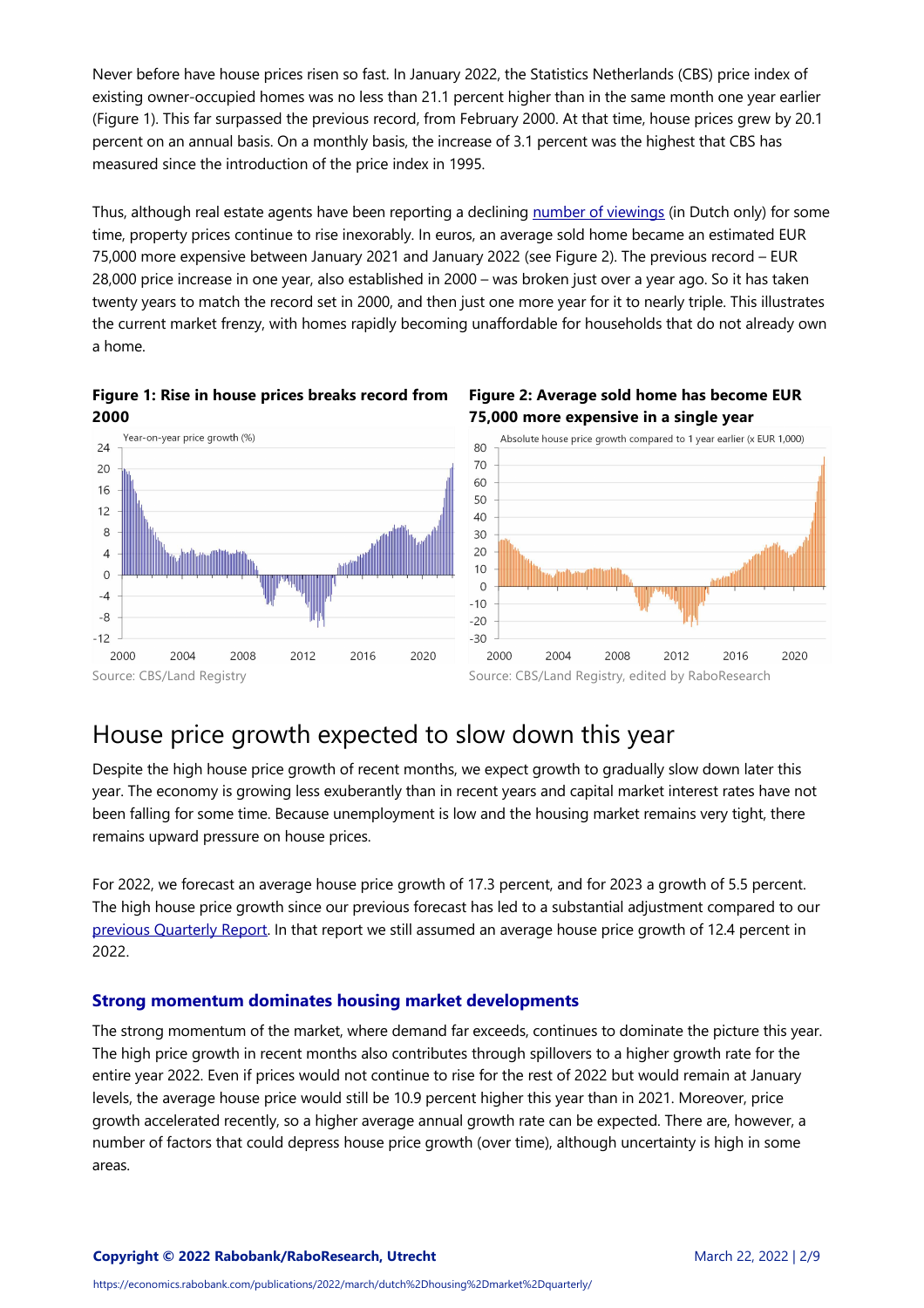#### **Rising mortgage interest rates won't turn the market around immediately**

According to Van Bruggen Adviesgroep, the average interest rate for a mortgage with a twenty‐year fixed‐rate period has already risen by [0.45 percentage points](https://www.vanbruggen.nl/actueel/nieuws/2022/februari/forse-hypotheekrentestijgingen-zetten-door) (in Dutch only) this year; an increase of almost a third. With the end of the trend of falling interest rates in sight, the upward effect of this trend on house price growth is also disappearing. The fall in interest rates in recent years has enabled households to borrow more and more or, for the same mortgage loan, to have lower monthly costs. Declining interest rates also increase investor demand for homes.

The fact that mortgage interest rates are rising is not entirely out of the blue. Mortgage rates typically move with capital market rates, and these have been rising in recent months. This has to do with rising inflation, which increases the likelihood of the European Central Bank (ECB) winding down its support programs, as does the likelihood of the ECB raising interest rates.

Even if capital market interest rates rise more than expected, a major turnaround in the housing market is still not likely. House prices usually adjust slowly when fundamental factors change. Illustratively, mortgage rates in the US have risen by more than one percentage point since last summer, but the housing market there has not yet cooled down.

#### **War does have indirect effect**

The war in Ukraine is not expected to lead to a market turnaround. History shows that large impactful events, such as the 9/11 attacks and the onset of the corona pandemic, do not automatically lead to a trend change in house prices and sales. Indirectly, of course, the war does have an effect on the housing market, through its [impact on the Dutch economy](https://economics.rabobank.com/publications/2022/march/economic-growth-in-the-netherlands-expected-to-weaken-due-to-war-in-ukraine/). Moreover, the war results in rising prices in stores and at the pump. If wages do not rise at the same pace, this will affect purchasing power, which means that, on balance, there will be less left to spend on housing.

#### **Uncertainty over house prices high**

How house prices will develop this year is surrounded by a great deal of uncertainty. This is because the economic effects of the war in Ukraine are difficult to estimate and depend heavily on the course of the conflict and the West's reaction to it.

At the moment, we anticipate that inflation will remain high for longer, but will still drop to a normal level of [around 2 percent](https://economics.rabobank.com/publications/2022/march/economic-growth-in-the-netherlands-expected-to-weaken-due-to-war-in-ukraine/) during the course of 2023. However, if inflation remains high for longer, this will put pressure on property price development. The maximum amount people are allowed to – and are willing to – borrow depends on other necessary living expenses. If those expenses increase and incomes do not rise accordingly, people will be able to borrow less and thus offer less for a house. The war in Ukraine increases the likelihood of a recession. If economic growth and unemployment figures turn out to be more negative than we assumed in our estimate, house price growth is likely to be lower.

Not only is there uncertainty about how housing market fundamentals will develop, but also about the pace at which this will lead to a different rate of growth in house prices. Reversals in the housing market are difficult to [predict. Deviations between house prices and the price level justified by fundamental factors can persist for](https://onlinelibrary.wiley.com/doi/abs/10.1111/jmcb.12011) decades. Although our house price model predicts a levelling off of price growth, it is conceivable that the high price increases will persist for longer because of positive market sentiments. If property prices continue to rise without the fundamental factors still justifying it, the risks increase (see the section Skyrocketing home prices, increasing risks?').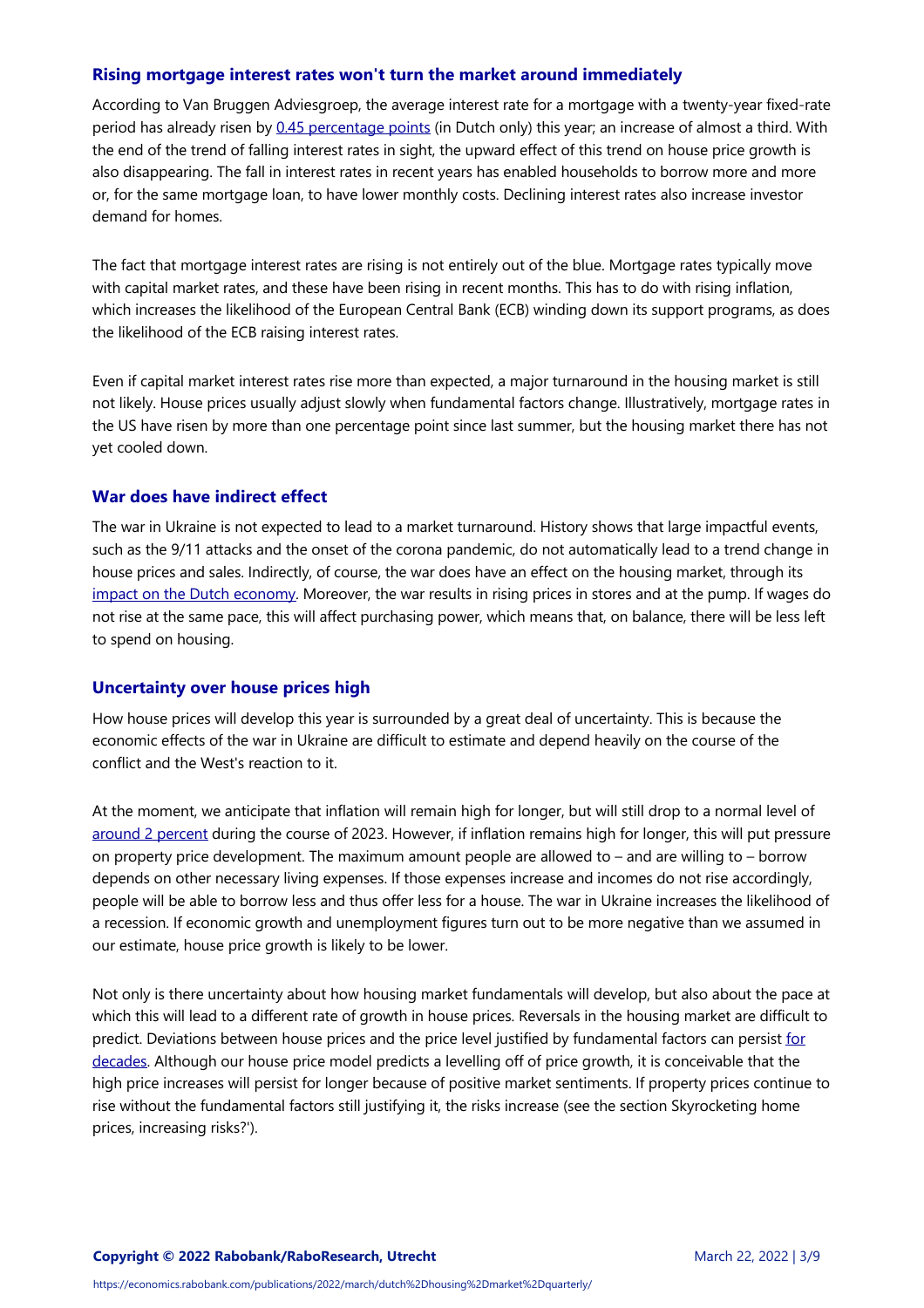# House prices rise fastest in Zeeland and northern provinces this year

## Flevoland still in the lead

Flevoland was the province where house prices rose the most last year (see Figure 3). It appears to be an attractive fallback region for homebuyers from the Amsterdam and Utrecht regions, where price levels have risen sharply before. Limburg recorded the lowest increase in house prices at 17 percent.



Source: CBS

Price growth in Amsterdam clearly lagged behind in recent years, but house prices are now rising rapidly there too. In the fourth quarter of 2021, existing owner‐occupied houses were on average 17.6 percent more expensive than a year earlier; the rate of growth is now comparable to that of The Hague and Rotterdam.

## Regional house price forecast

House prices are expected to rise most strongly this year in Zeeland and in the central and northeastern parts of the country (see Figure 4). Price growth there is expected to exceed 20 percent. In Zuid-Holland and West-Brabant, house prices are increasing least rapidly. There, growth is expected to remain at a – still substantial – 15 to 16 percent. In line with the national picture, price growth will weaken in all regions next year according to our forecast. However, we do expect house prices to continue to rise in all regions in 2023.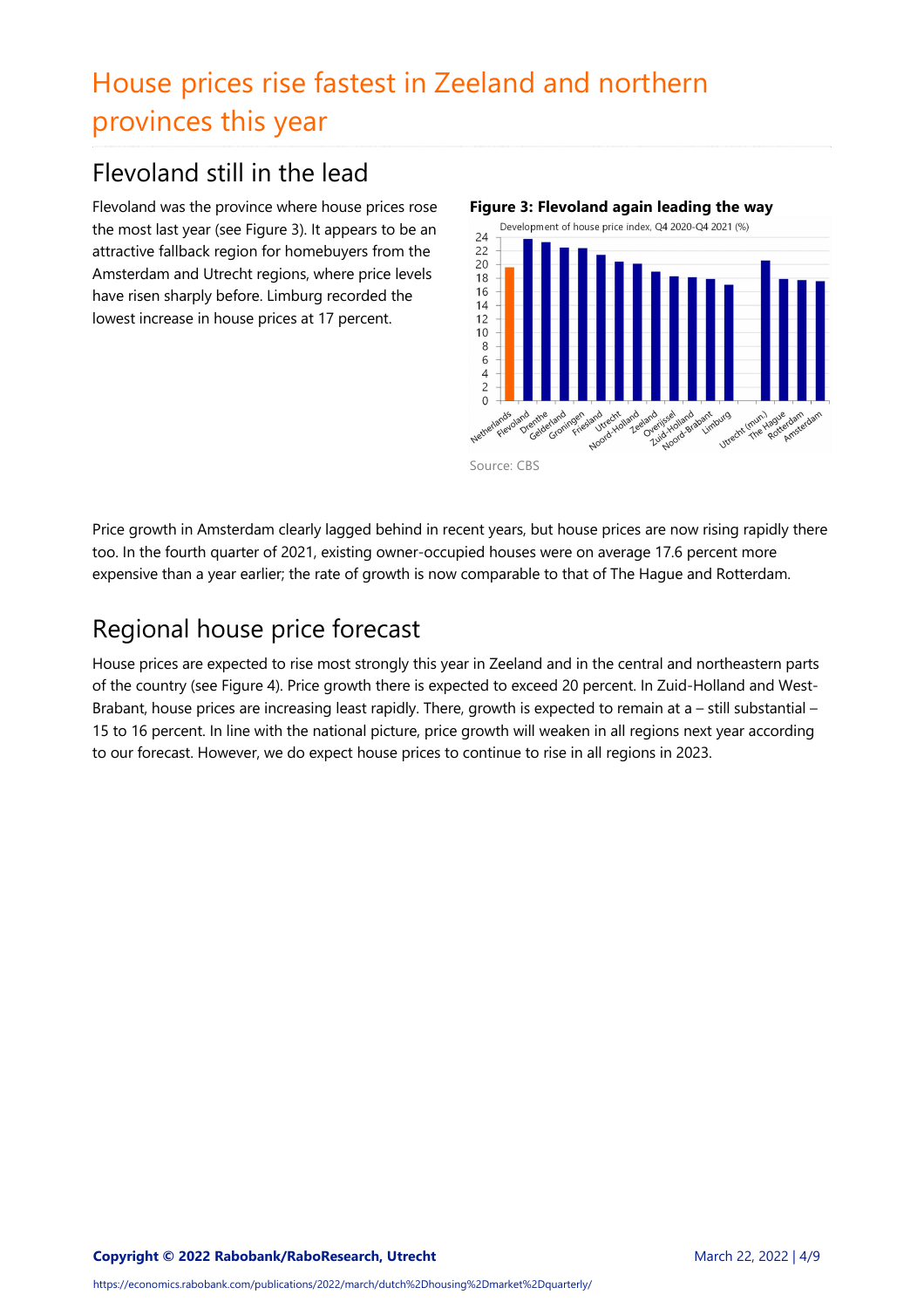

Source: RaboResearch

# Number of transactions falls further

### Continued tightness depresses number of sales

In the first month of 2022, 14,053 homes changed hands. The number of sales was 43 percent lower than in January 2021, when 24,516 houses were sold. The number of transactions was still very high that month, because young homebuyers had pushed the transfer of ownership past the turn of the year in order to take advantage of the transfer tax that had been abolished for them. Nevertheless, it has been a long time since the number of transactions was as low as last January. Such low numbers were seen mainly during the crisis years of 2008‐2013.

Judging by the 12‐month total number of home sales, the number of transactions seems to have been falling slowly but surely for some time (see Figure 6). This does not automatically mean that the market is tilting. Given the intense bidding war and the rapid selling time, the decline in the number of transactions seems to be primarily the result of the tremendous tightness in the housing market.

#### **Figure 5: Fewer sales**



### Expected number of home sales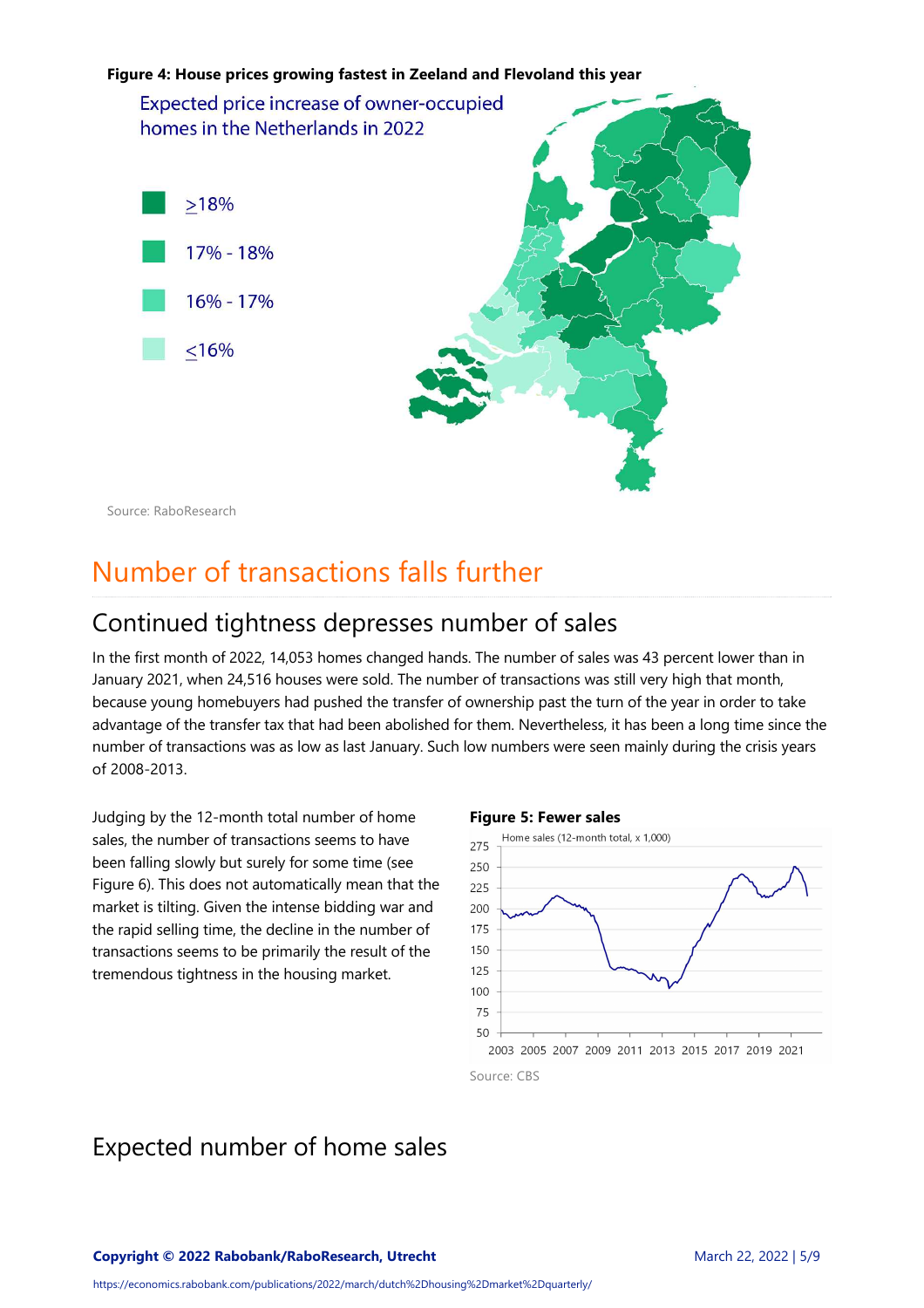Due to the lack of supply and the persistently low number of new constructions (see Figure 6), we expect only 191,000 transactions of existing owner‐ occupied homes this year. That is 35,000 fewer than in 2021, when more than 226,000 existing owner‐ occupied homes changed hands. For 2023, we expect 198,000 transactions. Our expectations are [therefore virtually unchanged from our December](https://economics.rabobank.com/publications/2021/december/price-growth-hit-its-peak-but-dutch-housing-market-is-far-from-cooling-down/) estimate. Even then we predicted a sharp decline in the number of transactions, which is increasingly clearly reflected in the figures.

#### **Figure 6: Building permits for new construction still far from 100,000 homes per year**



## Skyrocketing home prices, increasing risks?

### Growing concerns about the Dutch housing market

Since 2015 - when we still had the crisis fresh in our minds - the Dutch housing market has been showing signs of overheating. This started locally, in a number of large cities in the Randstad, and then spread to other housing market regions. Strongly rising house prices, combined with the borrowing behavior of Dutch [homebuyers, are resulting in vulnerabilities in the Dutch housing market, according to institutions such as De](https://www.dnb.nl/media/hgcpgpsx/ofs-voorjaar-2021.pdf) Nederlandsche Bank and the [European Systemic Risk Board.](https://www.esrb.europa.eu/news/pr/date/2022/html/esrb.pr220211~9393d5e991.en.html) Compared to other countries, buyers in the Netherlands borrow relatively much in relation to the value of the purchased home. Concerned voices are also heard in the media. The current high house prices are said to be unsustainable. At some point the bubble may (or will) [burst](https://fd.nl/economie-politiek/1390759/er-is-een-uitslaande-brand-op-de-huizenmarkt-en-we-blussen-die-met-olie-pub2cak6a46H) (in Dutch only) some think.

### Overheating or bubble?

### **The Dutch housing market is overheated**

Although overheating and bubbles are often used as synonyms, [they are different things](https://www.cpb.nl/publicatie/oververhitting-op-de-nederlandse-huizenmarkt/CPB-Achtergronddocument-1jun2018-Oververhitting-op-de-nederlandse-huizenmarkt.pdf) (in Dutch only). Overheating involves a very tight market where demand far exceeds supply. Typical for an overheated market is that prices rise hard, the supply of homes for sale falls hard and buyers tumble over each other to buy homes. Overheating is about the *trend* in house prices, and not necessarily about the *level* of house prices.

The situation in the Dutch housing market is a classic example of overheating. Not only has the growth of house prices not been as high as it is now since 1977, but the number of homes for sale is at an all-time low (see Figure 7). According to the NVM tightness indicator, consumers could choose between only 1.3 homes in the fourth quarter of 2021. It is not known whether the shortage has ever been greater, but in any case, homebuyers in the overheated market of around 2000 had [considerably more choice](https://www.nvm.nl/media/fhoi5mot/bijlage-i-analyse-woningmarkt-3e-kwartaal-2020-3.pdf) (in Dutch only) than they do now. Homes are also being sold at a record average pace of 23 days.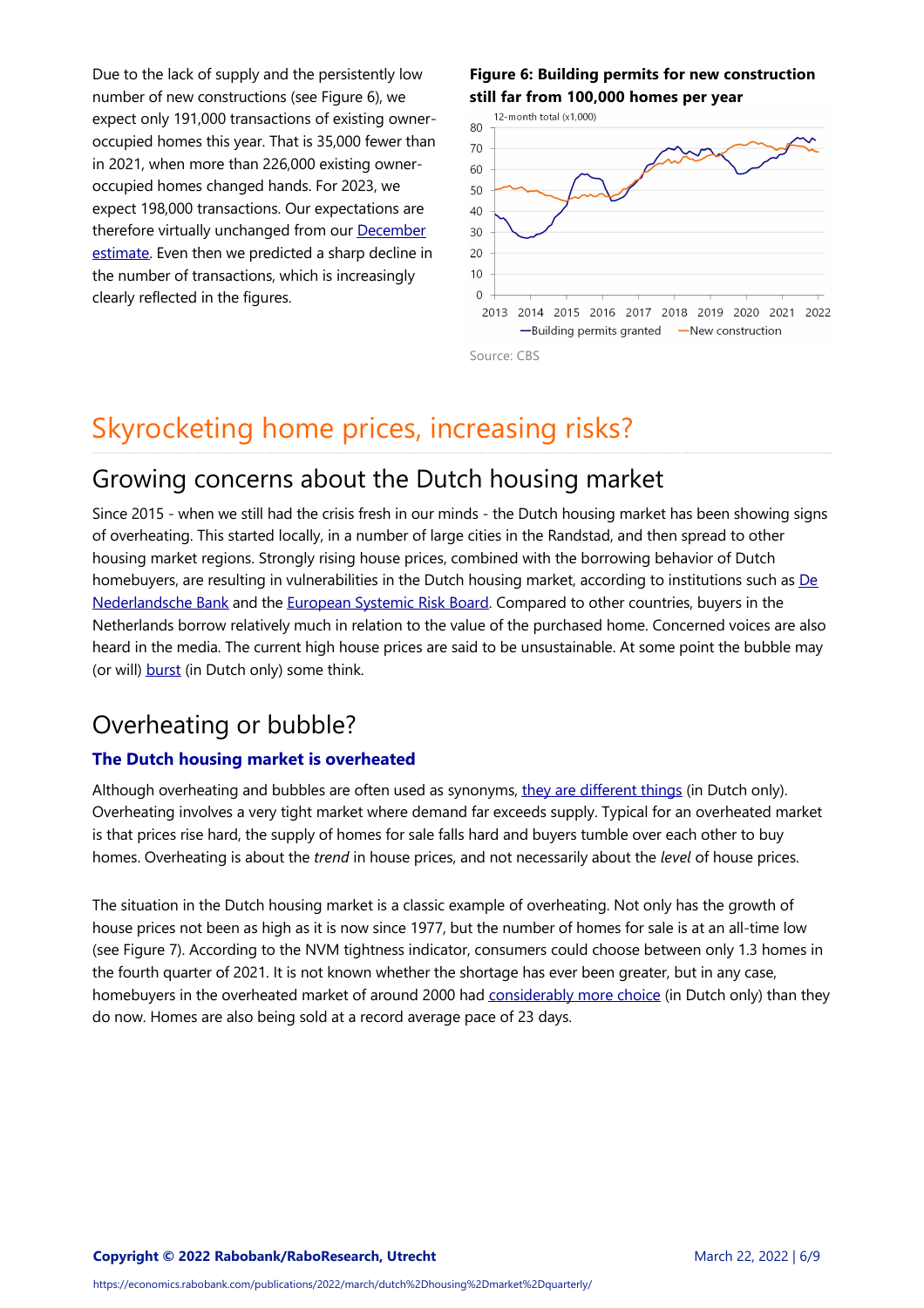The tightness is also evident in the very intense bidding war. Homes are increasingly being sold (far) above asking price. Although that picture is colored by the fact that some of the sold homes are offered with a "bid from price". To get a leg up in the bidding process, buyers are also taking more and more risks. By refraining from making a resolutive condition for financing or a structural inspection, they try to outbid other homebuyers.

#### **Figure 7: Historical tightness**



#### **Bubble cannot be ruled out**

Is there a bubble forming in the Dutch housing market? We speak of a bubble when house prices are (much) higher than is justified on the basis of underlying fundamental factors, such as income growth, unemployment, inflation and interest rates. Bubble formation is difficult to measure because the fundamental value of homes is not known. This fundamental value is in fact determined by a large number of factors, while from a scientific [point of view much remains unclear about the exact contribution of these factors. It is therefore often only](https://www.cpb.nl/publicatie/oververhitting-op-de-nederlandse-huizenmarkt/CPB-Achtergronddocument-1jun2018-Oververhitting-op-de-nederlandse-huizenmarkt.pdf) afterwards (in Dutch only), when house prices fall, that it becomes clear that there was a bubble.

Several institutions argue that house prices in the Netherlands are increasingly detached from underlying fundamentals. For example, the [European Systemic Risk Board](https://www.esrb.europa.eu/pub/pdf/reports/esrb.report220211_vulnerabilities_eea_countries~27e571112b.en.pdf?cb8132dc3e0f0f53a4fce3292a690bd6) and the [Federal Reserve Bank in Dallas](https://dallasfed.frswebservices.org/~/media/documents/institute/wpapers/2013/0165.pdf). The Dallas Fed has developed an indicator for 'exuberant house price growth' for this purpose, which catches on when real house price growth is above a certain critical value for five consecutive quarters (see Figures 8a and 8b).





**Figure 8b: Long periods of exuberant house price growth**



Source: Federal Reserve Bank of Dallas.

gray.

Source: Federal Reserve Bank of Dallas.

However, exuberant house price growth does not necessarily mean bubble formation. After all, factors such as the lack of new construction and increasingly restrictive land‐use policies are not taken into account in the model used by Fed Dallas, nor are changed housing preferences. Since the 1980s, more and more people in the Netherlands, just as in many other countries, have begun to appreciate the city again. Because space to build more houses is scarcer in cities than in the countryside, this is accompanied by a higher pressure on

**Copyright © 2022 Rabobank/RaboResearch, Utrecht**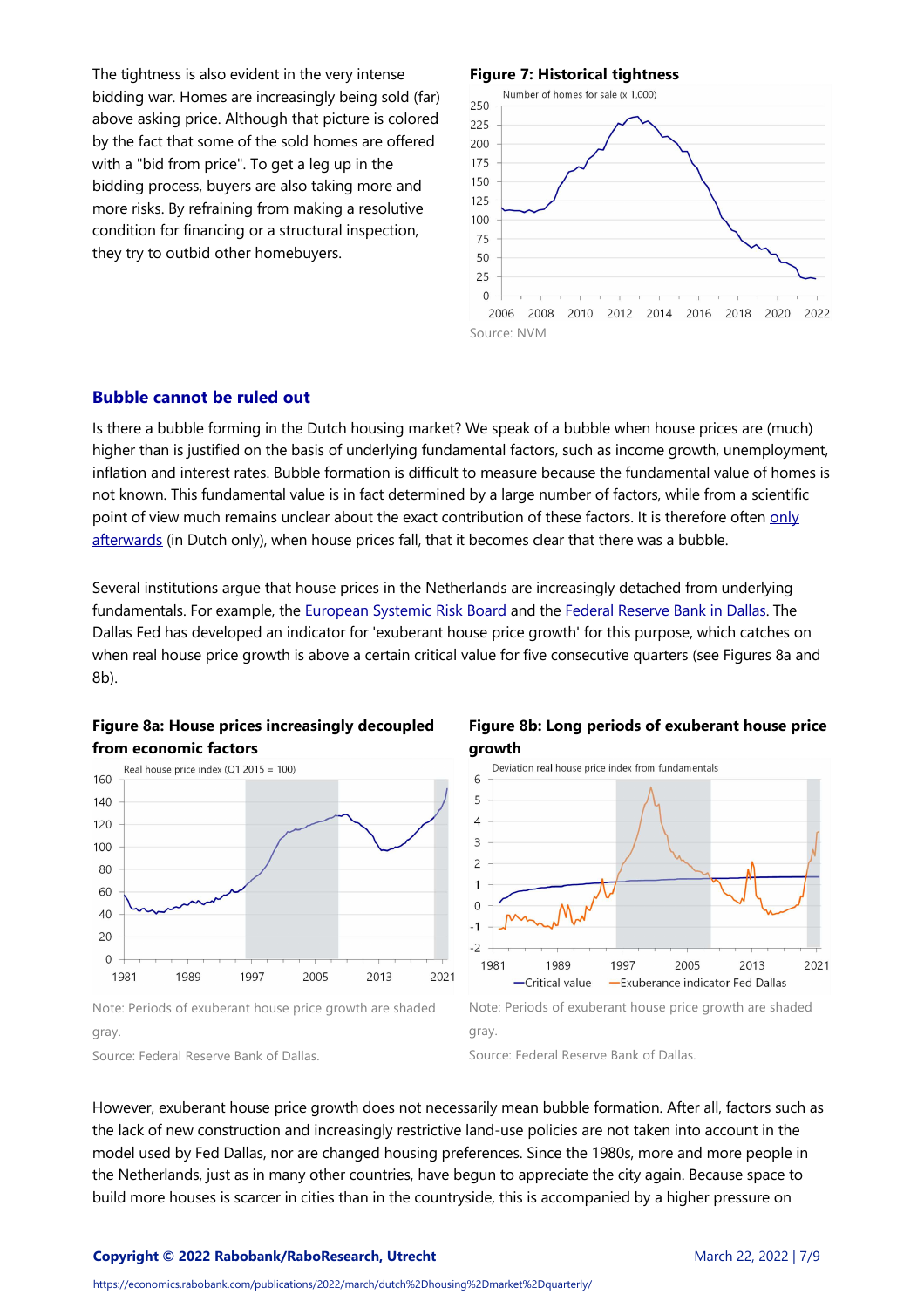house prices. In addition, since the corona pandemic, people are more often looking for larger houses with a garden. And they are also prepared to dig deeper into their pockets for such a home, as can be seen from the price development of semi‐detached houses, for example.

#### **Overheating increases risk of bubble formation**

What is certain though, is that the risk of bubble formation increases when the market is overheated. And that is because, during a period of overheating, households' expectations about future house prices become increasingly disconnected from macroeconomic factors and the actual tightness of the housing market. Homebuyers base their expectations about future house price increases largely on the price increases they [have seen](https://www.brookings.edu/wp-content/uploads/2016/07/2012_Case.pdf) in the [recent past](https://www.brookings.edu/wp-content/uploads/2016/07/2012_Case.pdf). Such so-called *adaptive expectations* can lead to a self-reinforcing process, whereby high house price increases trigger new price increases. And that can eventually lead to a bubble.

The decline in interest rates and economic growth are currently softening, while housing prices are still breaking record after record. This fits perfectly into the picture of adaptive expectations, although it may also be related to other factors such as changed housing preferences. Since 2021, a large majority of people expect even further house price increases (see Figure 9). Although, according to the [Eigen Huis market indicator](https://d2k0ddhflgrk1i.cloudfront.net/BK/Over_de_faculteit/Afdelingen/OTB_-_Research_for_the_built_environment/Expertise_woningwaarde/VEH_Marktindicator/2021-4%20VEH%20marktindicator%204e%20kwartaal%202021.pdf) (in Dutch only), almost 73 percent of Dutch consumers consider it a (very) unfavorable period to buy a house, this is mainly due to the lack of supply and the worsening affordability of houses. Few households still consider it an unfavorable period to buy a house for fear of a collapsing market.

Although house prices are rising very fast, the question of whether there is a bubble forming cannot be answered unanimously. But whether there is a bubble or not, the strong price increases we are seeing now are worrying because they could be the result of adaptive expectations and we do not know to what extent they are still supported by fundamental factors. In our house price estimate, we assume that price growth is flattening. But if current price growth persists, the implication is that the risks to housing market price growth are increasing rapidly. This could lead to a correction in the future.

**Figure 9: More and more people expect stronger house price increases**



Source: Own Home Market Indicator, MBE TU Delft

### We are in better shape than in 2008

When house prices start to fall, it has a big impact on households and the economy. People are less likely to put their homes up for sale [when house prices fall](https://papers.ssrn.com/sol3/papers.cfm?abstract_id=3191604), because they are unwilling to take losses. This affects the dynamics of the housing market. The risk of residual debt also increases, because after a price drop some houses are worth less than the mortgage on them. Households with relatively high (and partly redemptionfree) mortgage debts are particularly vulnerable in this respect. Falling house prices also have consequences for the economy. After all, when the wealth in the bricks evaporates, people keep their hand on the purse strings.

But the likelihood of residual debt with falling house prices is a lot lower now than it was between 2008 and 2013. Because mortgage interest relief on interest‐only mortgages was curtailed in 2013, homeowners are repaying more and more. For recent first-time buyers, the risks are greatest because they have built up little surplus value. But they usually have an annuity-based mortgage. Recent homebuyers - especially first-time [buyers in the higher segment – are, however, increasingly opting for a combination mortgage with a part of](https://www.hdn.nl/jaaroverzicht-2021/)

**Copyright © 2022 Rabobank/RaboResearch, Utrecht**